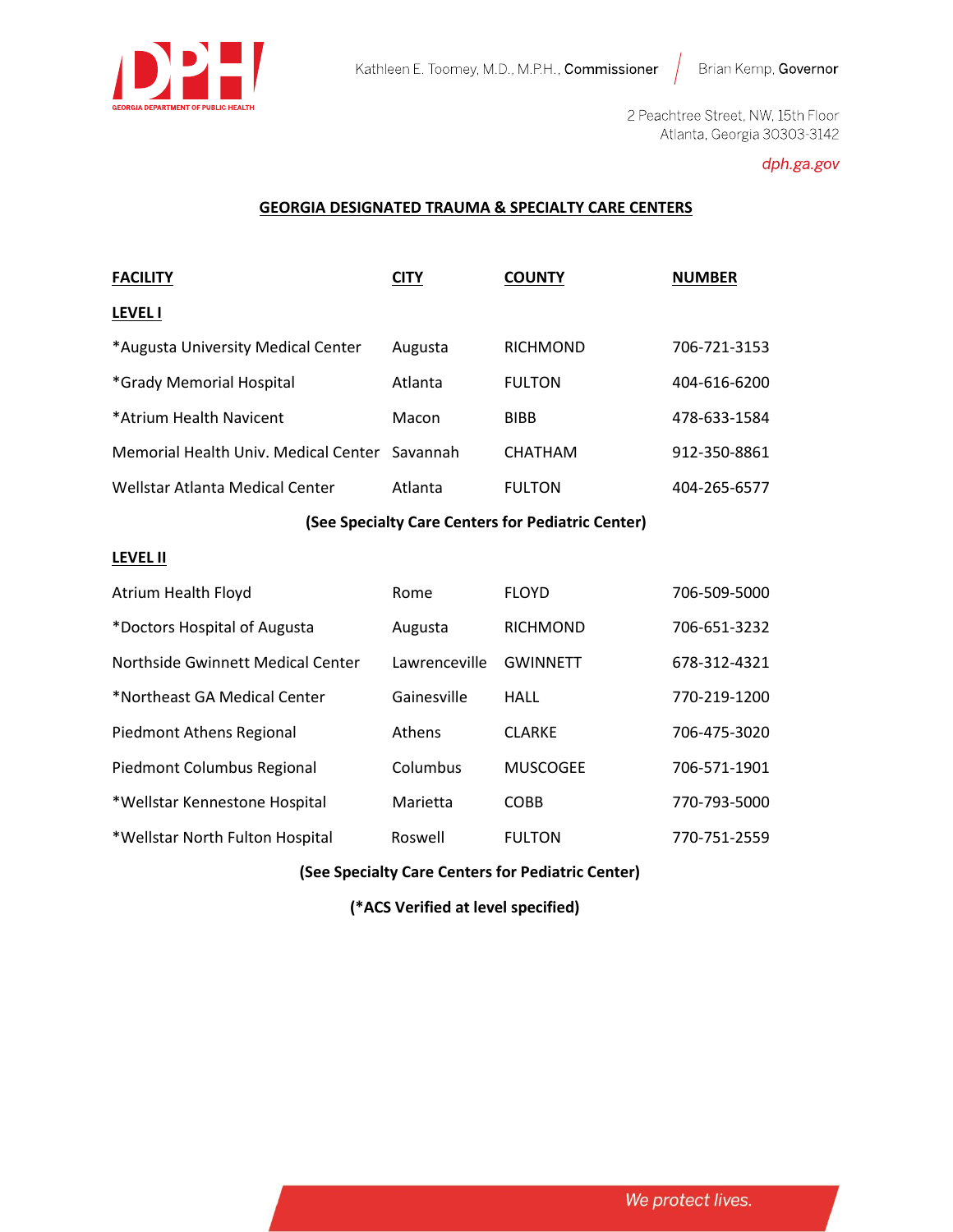| <b>FACILITY</b>                    | <b>CITY</b>  | <b>COUNTY</b>    | <b>NUMBER</b> |
|------------------------------------|--------------|------------------|---------------|
| <b>LEVEL III</b>                   |              |                  |               |
|                                    |              |                  |               |
| <b>Advent Health Redmond</b>       | Rome         | <b>FLOYD</b>     | 706-291-0291  |
| Crisp Regional                     | Cordele      | <b>CRISP</b>     | 229-276-3100  |
| <b>Fairview Park Hospital</b>      | Dublin       | <b>LAURENS</b>   | 478-275-2000  |
| <b>Hamilton Medical Center</b>     | Dalton       | WHITFIELD        | 706-272-6150  |
| John D. Archbold Memorial Hospital | Thomasville  | <b>THOMAS</b>    | 229-228-2834  |
| *Piedmont Cartersville             | Cartersville | <b>BARTOW</b>    | 770-382-1530  |
| <b>Piedmont Walton</b>             | Monroe       | <b>WALTON</b>    | 770-267-1781  |
| Wellstar Cobb Hospital             | Austell      | <b>COBB</b>      | 470-732-4000  |
|                                    |              |                  |               |
| <b>LEVEL IV</b>                    |              |                  |               |
| <b>Atrium Health Polk</b>          | Cedartown    | <b>POLK</b>      | 770-748-2500  |
| Effingham Health System            | Springfield  | <b>EFFINGHAM</b> | 912-754-6451  |
| <b>Emanuel Medical Center</b>      | Swainsboro   | <b>EMANUEL</b>   | 478-289-1100  |
| Memorial Health Meadows Hospital   | Vidalia      | <b>TOOMBS</b>    | 912-535-5555  |
| <b>Morgan Medical Center</b>       | Madison      | <b>MORGAN</b>    | 706-752-2261  |
| Winn Army Community Hospital       | Ft. Stewart  | <b>LIBERTY</b>   | 912-435-6721  |
| <b>Wellstar Paulding Hospital</b>  | Hiram        | <b>PAULDING</b>  | 470-644-7000  |